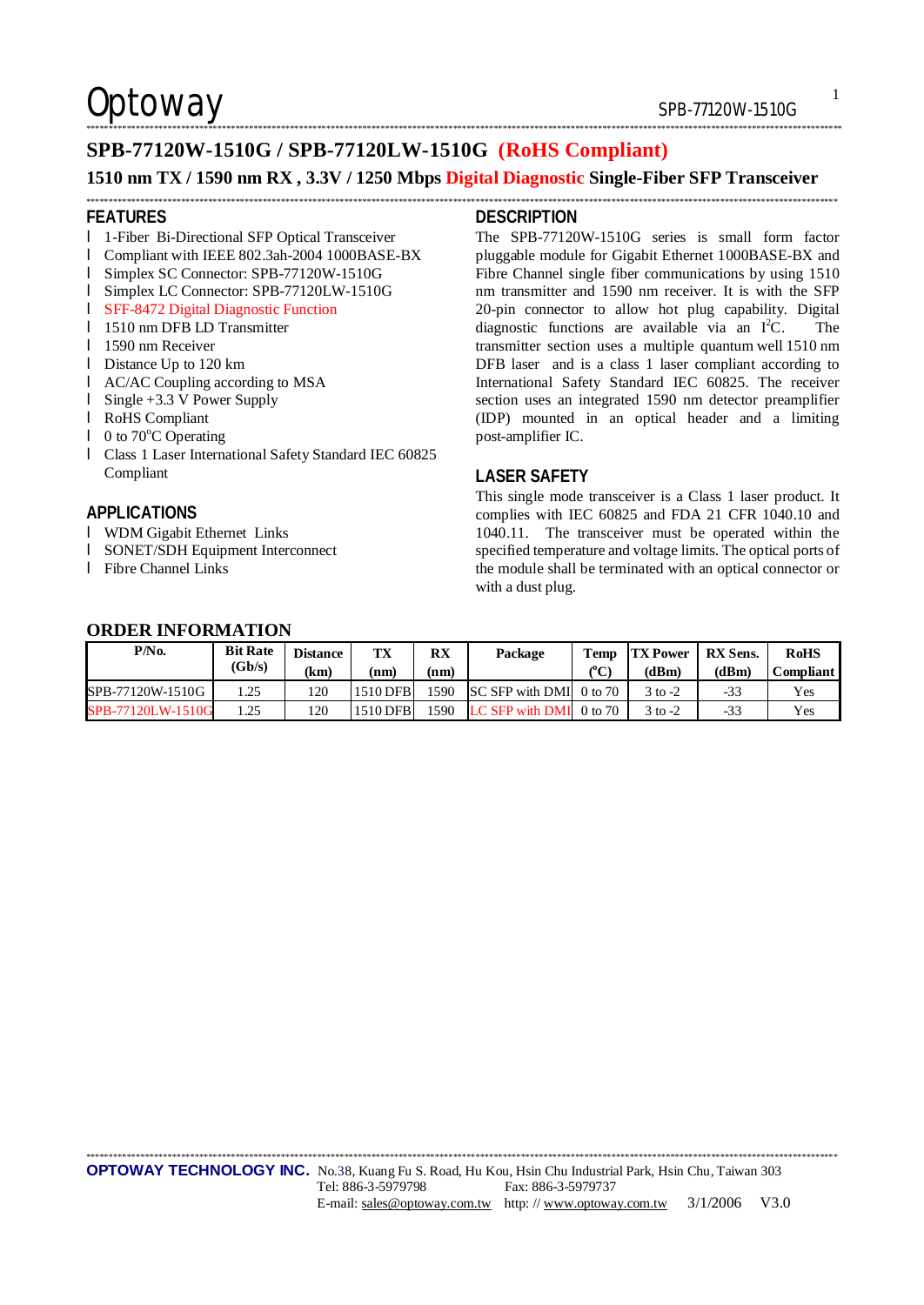# Optoway

# SPB-77120W-1510G

 $\overline{2}$ 

٦

 $\frac{1}{2}$ 

| <b>AUSULULE MAAHHUHI KAUHES</b>   |               |            |            |              |                |  |  |
|-----------------------------------|---------------|------------|------------|--------------|----------------|--|--|
| <b>Parameter</b>                  | <b>Symbol</b> | Min        | <b>Max</b> | <b>Units</b> | <b>Notes</b>   |  |  |
| <b>Storage Temperature</b>        | Tstg          | -40        | 85         | $^{\circ}C$  |                |  |  |
| <b>Operating Case Temperature</b> | Topr          |            | 70         | $^{\circ}C$  |                |  |  |
| <b>Relative Humidity</b>          | <b>RH</b>     |            | 85         | $\%$         | Non condensing |  |  |
| <b>Power Supply Voltage</b>       | Vcc           |            | 3.6        |              |                |  |  |
| <b>Input Voltage</b>              | $---$         | <b>GND</b> | Vcc        |              |                |  |  |
| <b>Output Current</b>             | Iout          |            | 30         | mA           |                |  |  |

| <b>Recommended Operating Conditions</b> |               |      |      |      |               |  |
|-----------------------------------------|---------------|------|------|------|---------------|--|
| <b>Parameter</b>                        | <b>Symbol</b> | Min  | Tvn  | Max  | Units / Notes |  |
| Power Supply Voltage                    | Vcc           | 3.13 | 3.3  | 3.47 |               |  |
| Power Supply Current                    | $LC(TX+RX)$   |      | 200  | 300  | mA            |  |
| <b>Operating Case Temperature</b>       | Topr          |      |      | 70   | $\Omega$      |  |
| Data Rate                               |               |      | 1250 | 1300 | Mb/s          |  |

| Transmitter Specifications ( $0^{\circ}$ C < Topr < 70 $^{\circ}$ C, 3.13V < Vcc < 3.47V) |                            |          |     |           |              |                   |  |  |
|-------------------------------------------------------------------------------------------|----------------------------|----------|-----|-----------|--------------|-------------------|--|--|
| Parameter                                                                                 | <b>Symbol</b>              | Min      | Typ | Max       | <b>Units</b> | <b>Notes</b>      |  |  |
| Optical                                                                                   |                            |          |     |           |              |                   |  |  |
| <b>Optical Transmit Power</b>                                                             | P <sub>O</sub>             | $-2$     |     | 3         | dBm          |                   |  |  |
| <b>Output Center Wavelength</b>                                                           | λ                          | 1480     |     | 1520      | nm           |                   |  |  |
| Output Spectrum Width                                                                     | $\sigma_{\lambda}$         |          |     | 1         | nm           | -20 dB width      |  |  |
| Side Mode Suppression Ratio                                                               | <b>SMSR</b>                | 30       |     |           | dB           |                   |  |  |
| <b>Extinction Ratio</b>                                                                   | $E_R$                      | 9        |     |           | dB           |                   |  |  |
| Output Eye                                                                                | Compliant with IEEE 802.3z |          |     |           |              |                   |  |  |
| <b>Optical Rise Time</b>                                                                  | t,                         |          |     | 0.26      | ns           | 20% to 80% Values |  |  |
| <b>Optical Fall Time</b>                                                                  | $t_{\rm f}$                |          |     | 0.26      | ns           | 20% to 80% Values |  |  |
| <b>Relative Intensity Noise</b>                                                           | RIN                        |          |     | $-120$    | dB/Hz        |                   |  |  |
| <b>Total Jitter</b>                                                                       | TJ                         |          |     | 0.227     | ns           | $\overline{2}$    |  |  |
| <b>Electrical</b>                                                                         |                            |          |     |           |              |                   |  |  |
| Data Input Current - Low                                                                  | $I_{\rm IL}$               | $-350$   |     |           | μA           |                   |  |  |
| Data Input Current - High                                                                 | $I_{IH}$                   |          |     | 350       | μA           |                   |  |  |
| Differential Input Voltage                                                                | $V_{IH}$ - $V_{IL}$        | 0.5      |     | 2.4       | V            | Peak-to-Peak      |  |  |
| TX Disable Input Voltage - Low                                                            | $T_{\text{DIS, L}}$        | $\Omega$ |     | 0.5       | V            | 3                 |  |  |
| TX Disable Input Voltage - High                                                           | $T_{\text{DIS, H}}$        | 2.0      |     | Vcc       | V            | 3                 |  |  |
| <b>TX Disable Assert Time</b>                                                             | <b>TASSERT</b>             |          |     | 10        | $\mu s$      |                   |  |  |
| TX Disable Deassert Time                                                                  | T <sub>DEASSERT</sub>      |          |     | 1         | ms           |                   |  |  |
| TX Fault Output Voltage -- Low                                                            | $T_{\text{FaultL}}$        | $\Omega$ |     | 0.5       | V            | 4                 |  |  |
| TX Fault Output Voltage -- High                                                           | $T_{\text{FaultH}}$        | 2.0      |     | $Vec+0.3$ | V            | 4                 |  |  |

Notes: 1. Output power is power coupled into a  $9/125$  µm single mode fiber.

2. Measured with a  $2<sup>7</sup>$ -1 PRBS.

3. There is an internal 4.7K to 10K ohm pull-up resistor to VccTX.

4. Open collector compatible, 4.7K to 10K ohm pull-up to Vcc (Host Supply Voltage).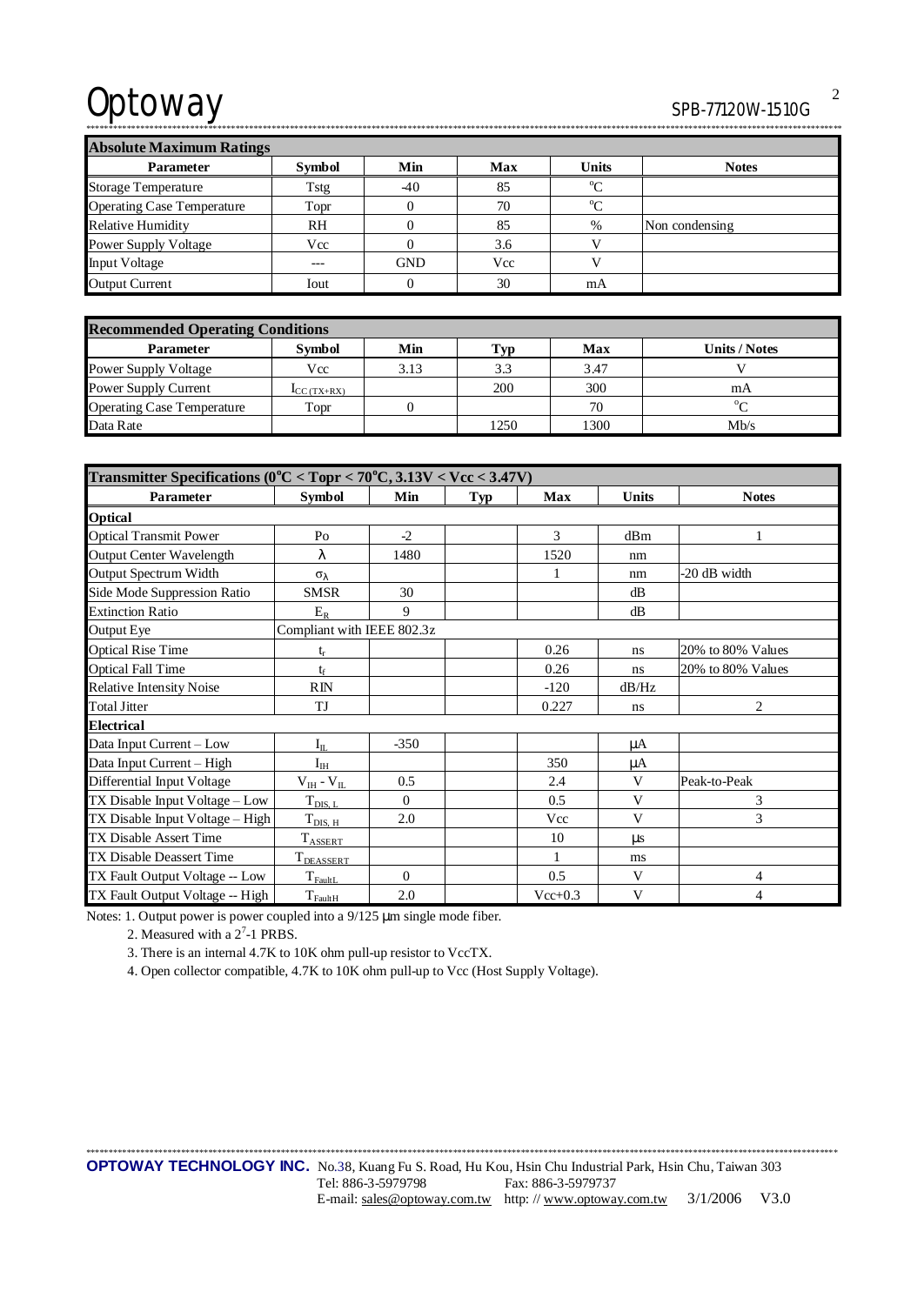# Optoway SPB-77120W-1510G

| 5PB-77120W-1910G |
|------------------|
|                  |

| Receiver Specifications ( $0^{\circ}$ C < Topr < 70 $^{\circ}$ C, 3.13 V < Vcc < 3.47V) |                               |          |            |             |              |                         |  |
|-----------------------------------------------------------------------------------------|-------------------------------|----------|------------|-------------|--------------|-------------------------|--|
| <b>Parameter</b>                                                                        | <b>Symbol</b>                 | Min      | <b>Typ</b> | <b>Max</b>  | <b>Units</b> | <b>Notes</b>            |  |
| <b>Optical</b>                                                                          |                               |          |            |             |              |                         |  |
| Sensitivity                                                                             |                               |          | ---        | $-33$       | dBm          | 5                       |  |
| Maximum Input Power                                                                     | Pin                           | -9       | ---        | ---         | dBm          |                         |  |
| Signal Detect -- Asserted                                                               | Pa                            |          | ---        | $-33$       | dBm          | Transition: low to high |  |
| Signal Detect -- Deasserted                                                             | Pd                            | $-45$    |            | ---         | dBm          | Transition: high to low |  |
| Signal detect -- Hysteresis                                                             |                               | 1.0      | ---        |             | dB           |                         |  |
| Wavelength of Operation                                                                 |                               | 1580     |            | 1620        | nm           | 6                       |  |
| <b>Optical Return Loss</b>                                                              | ORL                           | 14       |            |             | dB           |                         |  |
| Electrical                                                                              |                               |          |            |             |              |                         |  |
| <b>Differential Output Voltage</b>                                                      | $V_{OH} - V_{OL}$             | 0.6      |            | 2.0         | V            |                         |  |
| Output LOS Voltage -- Low                                                               | $V_{OL}$                      | $\Omega$ |            | 0.5         | V            | $\overline{7}$          |  |
| Output LOS Voltage - High                                                               | $V_{OH}$                      | 2.0      |            | $Vec{+}0.3$ | V            | 7                       |  |
| <b>Signal Detect Assert Time</b>                                                        | $AS_{MAX}$                    |          |            | 100         | us           | OFF to ON               |  |
| <b>Signal Detect Deassert Time</b>                                                      | $\mathrm{ANS}_{\mathrm{MAX}}$ |          |            | 300         | μs           | ON to OFF               |  |

Notes: 5. Minimum sensitivity and saturation levels at BER 1E-12 for a  $2^7$ -1 PRBS.

6. At least 30 dB optical isolation for the wavelength 1480 to 1520 nm.

7. Open collector compatible, 4.7K to 10K ohm pull-up to Vcc (Host Supply Voltage).

# **RECOMMENDED CIRCUIT SCHEMATIC**



\*\*\*\*\*\*\*\*\*\*\*\*\*\*\*\*\*\*\*\*\*\*\*\*\*\*\*\*\*\*\*\*\*\*\*\*\*\*\*\*\*\*\*\*\*\*\*\*\*\*\*\*\*\*\*\*\*\*\*\*\*\*\*\*\*\*\*\*\*\*\*\*\*\*\*\*\*\*\*\*\*\*\*\*\*\*\*\*\*\*\*\*\*\*\*\*\*\*\*\*\*\*\*\*\*\*\*\*\*\*\*\*\*\*\*\*\*\*\*\*\*\*\*\*\*\*\*\*\*\*\*\*\*\*\*\*\*\*\*\*\*\*\*\*\*\*\*\*\*\*\*\*\*\*\*\*\*\*\*\*\*\*\*\*\*\* **OPTOWAY TECHNOLOGY INC.** No.38, Kuang Fu S. Road, Hu Kou, Hsin Chu Industrial Park, Hsin Chu, Taiwan 303 Tel: 886-3-5979798 Fax: 886-3-5979737 E-mail: [sales@optoway.com.tw](mailto:sales@optoway.com.tw) http: // [www.optoway.com.tw](http://www.optoway.com.tw) 3/1/2006 V3.0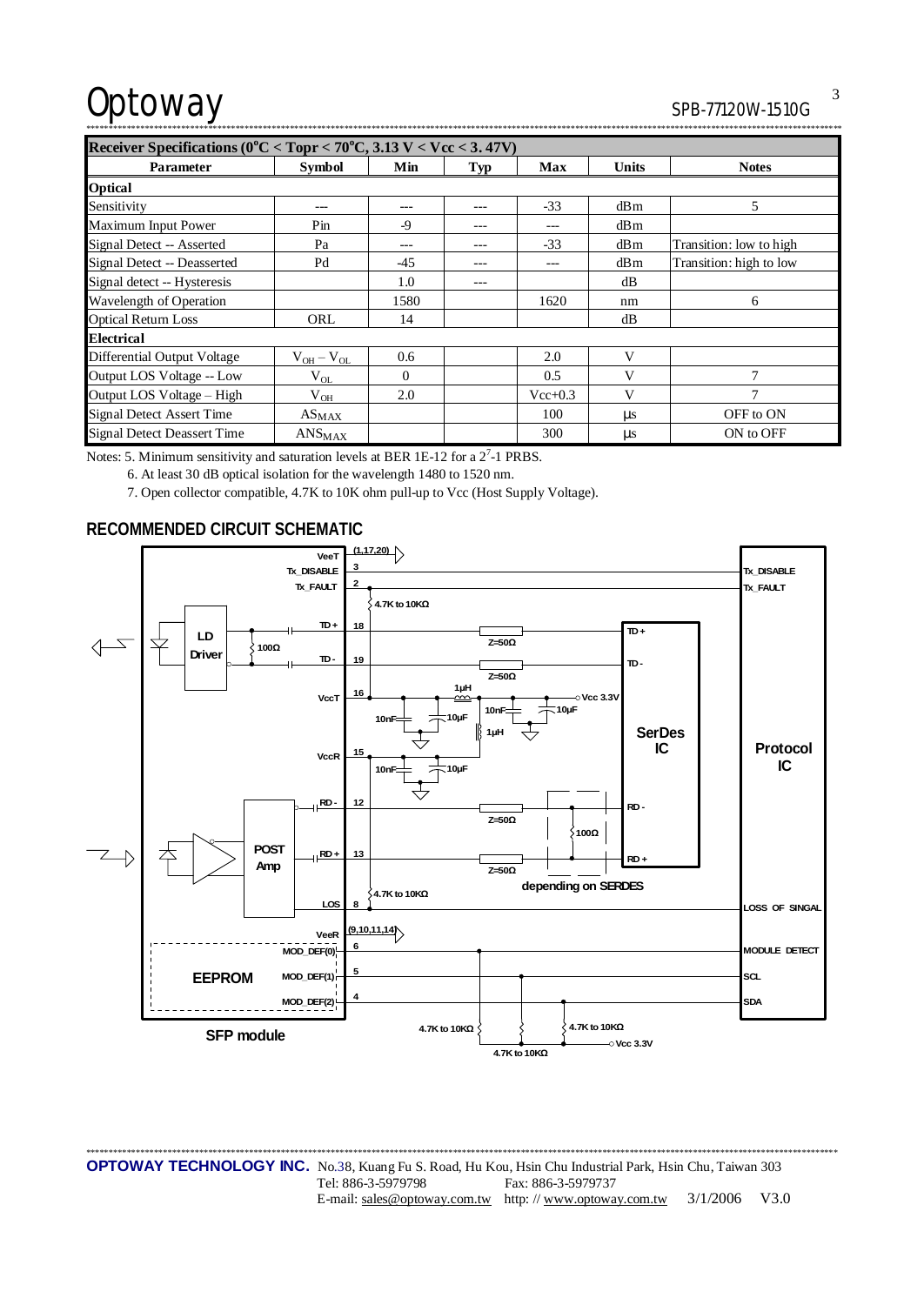# Optoway SPB-77120W-1510G

**CONNECTION DIAGRAM** 



\*\*\*\*\*\*\*\*\*\*\*\*\*\*\*\*\*\*\*\*\*\*\*\*\*\*\*\*\*\*\*\*\*\*\*\*\*\*\*\*\*\*\*\*\*\*\*\*\*\*\*\*\*\*\*\*\*\*\*\*\*\*\*\*\*\*\*\*\*\*\*\*\*\*\*\*\*\*\*\*\*\*\*\*\*\*\*\*\*\*\*\*\*\*\*\*\*\*\*\*\*\*\*\*\*\*\*\*\*\*\*\*\*\*\*\*\*\*\*\*\*\*\*\*\*\*\*\*\*\*\*\*\*\*\*\*\*\*\*\*\*\*\*\*\*\*\*\*\*\*\*\*\*\*\*\*\*\*\*\*\*\*\*\*\*\*\*

| <b>PIN</b> | <b>Signal Name</b> | Description                           | pin | <b>Signal Name</b>  | Description                       |
|------------|--------------------|---------------------------------------|-----|---------------------|-----------------------------------|
|            | TX GND             | <b>Transmitter Ground</b>             | 11  | <b>RX GND</b>       | Receiver Ground                   |
| 2          | <b>TX</b> Fault    | <b>Transmitter Fault Indication</b>   | 12  | <b>RX DATA OUT-</b> | Inverse Receiver Data Out         |
| 3          | <b>TX Disable</b>  | Transmitter Disable (Module disables  | 13  | RX DATA OUT+        | Receiver Data Out                 |
|            |                    | on high or open)                      |     |                     |                                   |
| 4          | MOD-DFE2           | Modulation Definition $2 - Two wires$ | 14  | <b>RX GND</b>       | Receiver Ground                   |
|            |                    | serial ID Interface                   |     |                     |                                   |
| 5          | MOD-DEF1           | Modulation Definition 1 – Two wires   | 15  | Vcc RX              | Receiver Power $-3.3V \pm 5\%$    |
|            |                    | serial ID Interface                   |     |                     |                                   |
| 6          | MOD-DEF0           | Modulation Definition $0 -$ Ground in | 16  | Vcc TX              | Transmitter Power $-3.3V \pm 5\%$ |
|            |                    | Module                                |     |                     |                                   |
|            | N/C                | <b>Not Connected</b>                  | 17  | TX GND              | <b>Transmitter Ground</b>         |
| 8          | LOS                | Loss of Signal                        | 18  | TX DATA IN+         | Transmitter Data In               |
| 9          | <b>RX GND</b>      | Receiver Ground                       | 19  | TX DATA IN-         | Inverse Transmitter Data In       |
| 10         | <b>RX GND</b>      | Receiver Ground                       | 20  | TX GND              | <b>Transmitter Ground</b>         |

### **Module Definition**

| <b>Module Definition</b> | MOD-DEF2<br>PIN <sub>4</sub> | MOD-DEF1<br>PIN <sub>5</sub> | MOD-DEF0<br>PIN <sub>6</sub> | Interpretation by Host   |
|--------------------------|------------------------------|------------------------------|------------------------------|--------------------------|
|                          |                              |                              |                              |                          |
|                          | SDA                          | SCL                          | LV-TTL Low                   | Serial module definition |
|                          |                              |                              |                              | protocol                 |

Module Definition 4 specifies a serial definition protocol. For this definition, upon power up, MOD-DEF(1:2) appear as no connector (NC) and MOD-DEF(0) is TTL LOW. When the host system detects this condition, it activates the serial protocol. The protocol uses the 2-wire serial CMOS  $E^2$ PROM protocol of the ATMEL AT24C01A/02/04 family of components.

\*\*\*\*\*\*\*\*\*\*\*\*\*\*\*\*\*\*\*\*\*\*\*\*\*\*\*\*\*\*\*\*\*\*\*\*\*\*\*\*\*\*\*\*\*\*\*\*\*\*\*\*\*\*\*\*\*\*\*\*\*\*\*\*\*\*\*\*\*\*\*\*\*\*\*\*\*\*\*\*\*\*\*\*\*\*\*\*\*\*\*\*\*\*\*\*\*\*\*\*\*\*\*\*\*\*\*\*\*\*\*\*\*\*\*\*\*\*\*\*\*\*\*\*\*\*\*\*\*\*\*\*\*\*\*\*\*\*\*\*\*\*\*\*\*\*\*\*\*\*\*\*\*\*\*\*\*\*\*\*\*\*\*\*\*\* **OPTOWAY TECHNOLOGY INC.** No.38, Kuang Fu S. Road, Hu Kou, Hsin Chu Industrial Park, Hsin Chu, Taiwan 303 Tel: 886-3-5979798 Fax: 886-3-5979737 E-mail: [sales@optoway.com.tw](mailto:sales@optoway.com.tw) http: // [www.optoway.com.tw](http://www.optoway.com.tw) 3/1/2006 V3.0

4